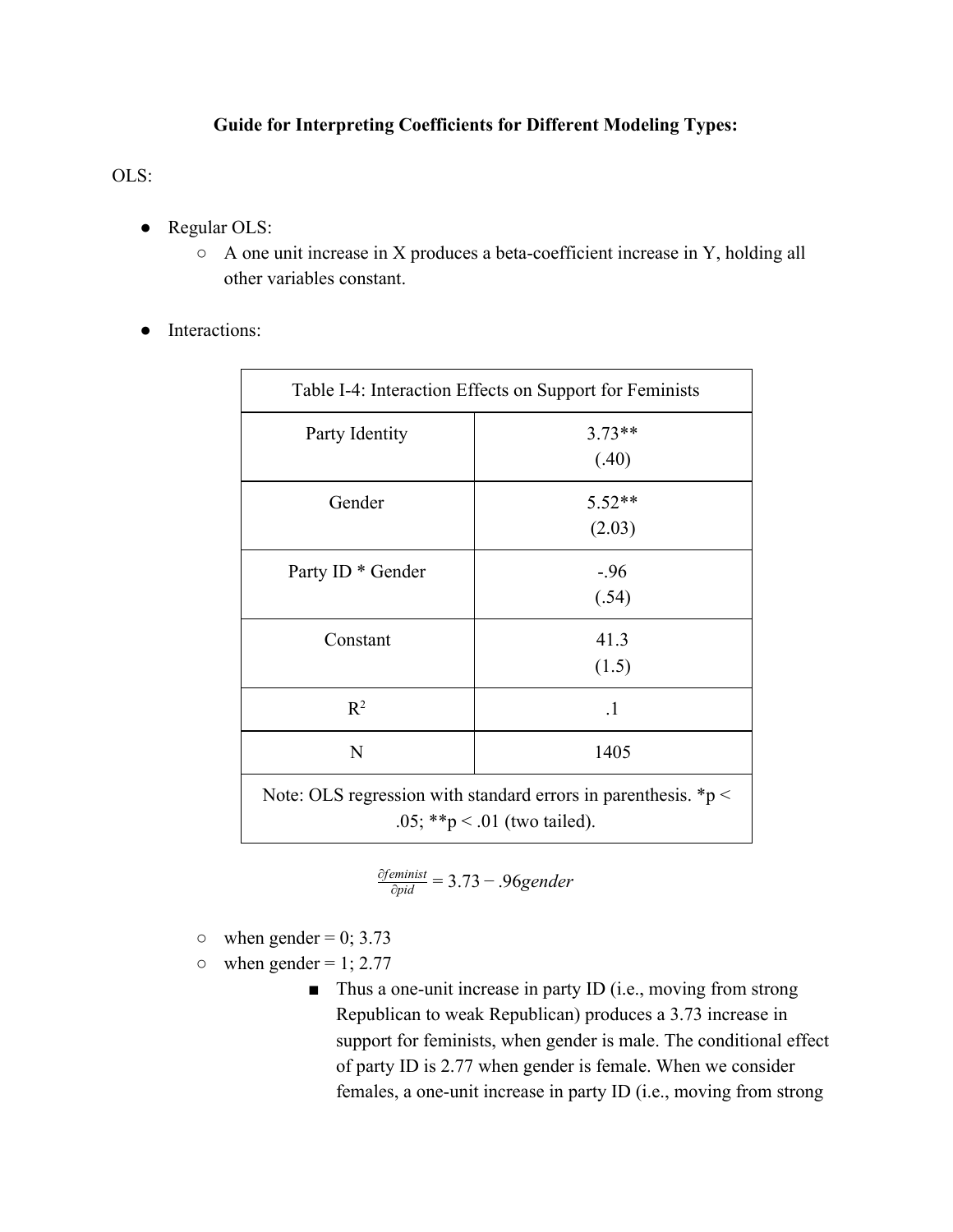Republican to weak Republican) produces a 2.77 increase in support for feminists. In other words, as a male becomes more liberal his support for feminists increases by 3.73 points relative to a female whose support increases by 2.77 points. Party ID proves to be statistically significant at the  $0.01$ -level with a reported  $p$ -value of 0.000.

<u>∂feminist</u> = 5.22 – .96pid

- The initial marginal effects for a strong Republican female is 5.52, meaning a strong Republican female is 5.52-points more supportive of feminists than a strong Republican male. The data show that as a female becomes more liberal the overall distance between her and her male counterpart decreases. In other words, as party ID becomes more liberal, gender is less important in explaining support for feminists. Gender proves to be statistically significant at the  $0.01$ -level, with a reported p-value of 0.007.
- Linear Transformations:

voted<sub>i</sub>=  $\beta_0 + \beta_1$ hsdi $p_i + \beta_2$ union<sub>i</sub> +  $\beta_3$ union<sub>i</sub><sup>2</sup> +  $\beta_4$ south<sub>i</sub> +  $u_i$ .

| Table III-3a. Percentage of People per State who voted in the<br>Presidential Election |                  |
|----------------------------------------------------------------------------------------|------------------|
| Percentage of High                                                                     | .31              |
| <b>School Graduates</b>                                                                | (.21)            |
| Percentage of Union                                                                    | 1.33             |
| Members                                                                                | (.70)            |
| Percentage of Union                                                                    | $-0.05*$         |
| $M$ embers <sup>2</sup>                                                                | (.02)            |
| Southern State (south)                                                                 | $-4.60$          |
| $=1)$                                                                                  | (2.81)           |
| Constant                                                                               | 22.94<br>(17.41) |
| $R^2$                                                                                  | .40              |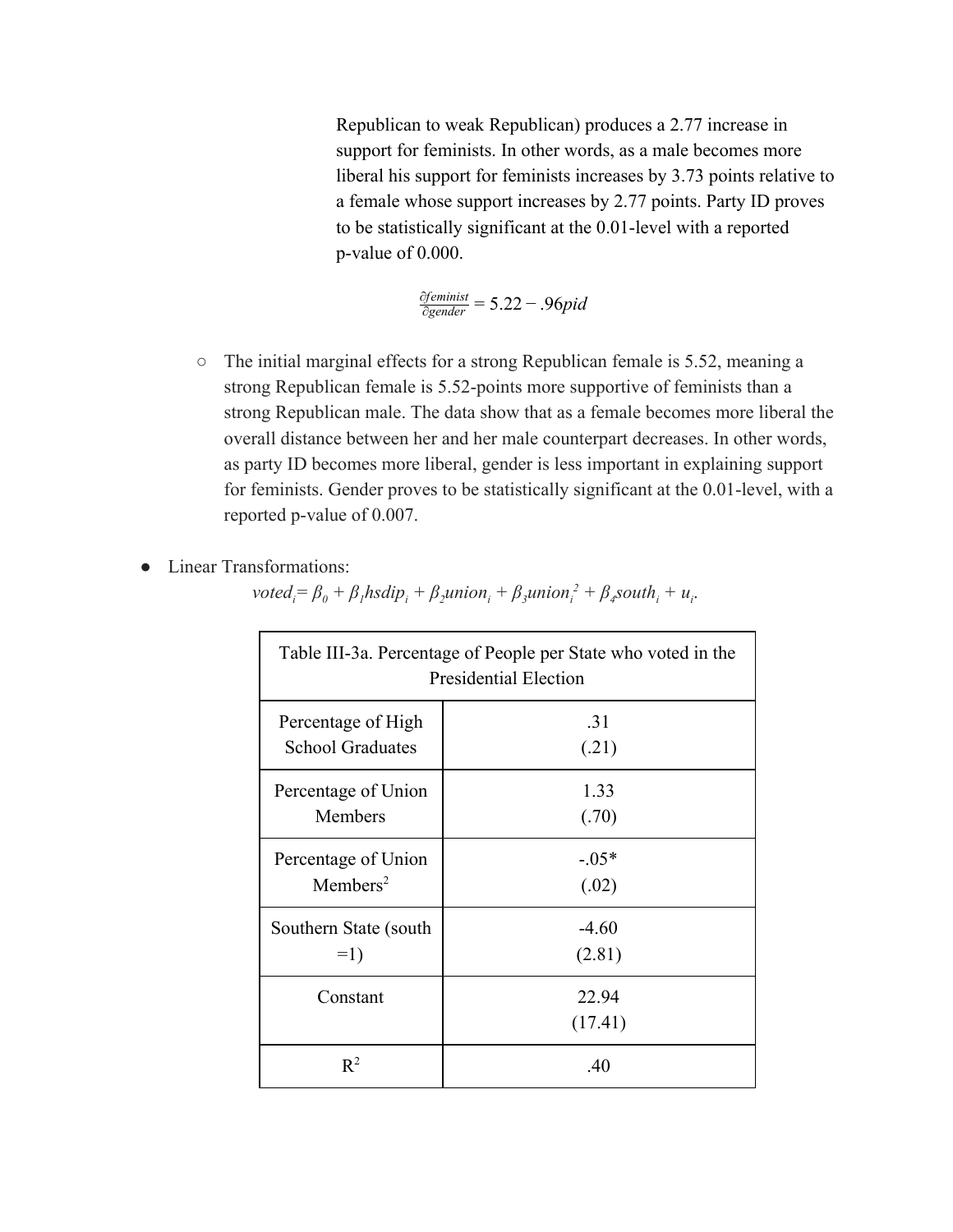| N                                                                                           | 50 |
|---------------------------------------------------------------------------------------------|----|
| Note: OLS estimates with standard errors in parenthesis.<br>**p < .01 *p < .05 (two-tailed) |    |

o Dealing with Union and Union<sup>2</sup>

.33 10(*union*) ∂*voted* <sup>∂</sup>*union* = 1 − .

○ Union membership will produce an increase in voting up to a certain point. The question is where is that point?

$$
0 = 1.33 - .10(x_i)
$$
  

$$
x_i = 12.55
$$

○ Union membership will increase voter turnout until 12.6% of the state population. At which point union membership will decrease voter turnout.

## HLM:

● Fixed Effects:

*Mathach*<sub>ij</sub> =  $\gamma_{00} + \beta_1$ *minority*<sub>ij</sub> +  $\beta_2$ *female*<sub>ij</sub> +  $\beta_3$ *ses*<sub>ij</sub> +  $\varsigma_i$  +  $\varepsilon_{ij}$ 

- The model suggest that within a given school, minorities, on average, tend to receive math achievement scores that are approximately 3 points lower than white students, within that school, hold all else constant.
- Between Model

Mathach<sub>ij</sub> =  $\gamma_{00} + \beta_1$ minority<sub>(mean)j</sub> +  $\beta_2$ female<sub>(mean)j</sub> +  $\beta_3$ ses<sub>(mean)j</sub> +  $\beta_4$ sector<sub>j</sub> +  $\beta_5$ disclim<sub>j</sub> +  $\varsigma_j$  +  $\varepsilon_{ij}$ 

- This model looks at effects between schools. Looking at the coefficient for the minority variable, we see that as the percentage of minority students increases between schools math achievement scores tend to decrease. Specifically, the data indicated that going from no minorities in a school to a school populated completely by minority students produces a decrease in math achievement scores by 2.18 points.
- Random Intercept:

 $Mathach_{ij} = \gamma_{00} + \beta_1 \text{minority}_{ij} + \beta_2 \text{female}_{ij} + \beta_3 \text{ses}_{ij} + \beta_4 \text{sector}_{ij} + \beta_5 \text{disclim}_{ij} + \varsigma_j + \varepsilon_{ij}$ 

○ Looking at our random intercept model we see that within a given school as the percentage of minorities increases math achievement scores across students decreases by 3.02 points.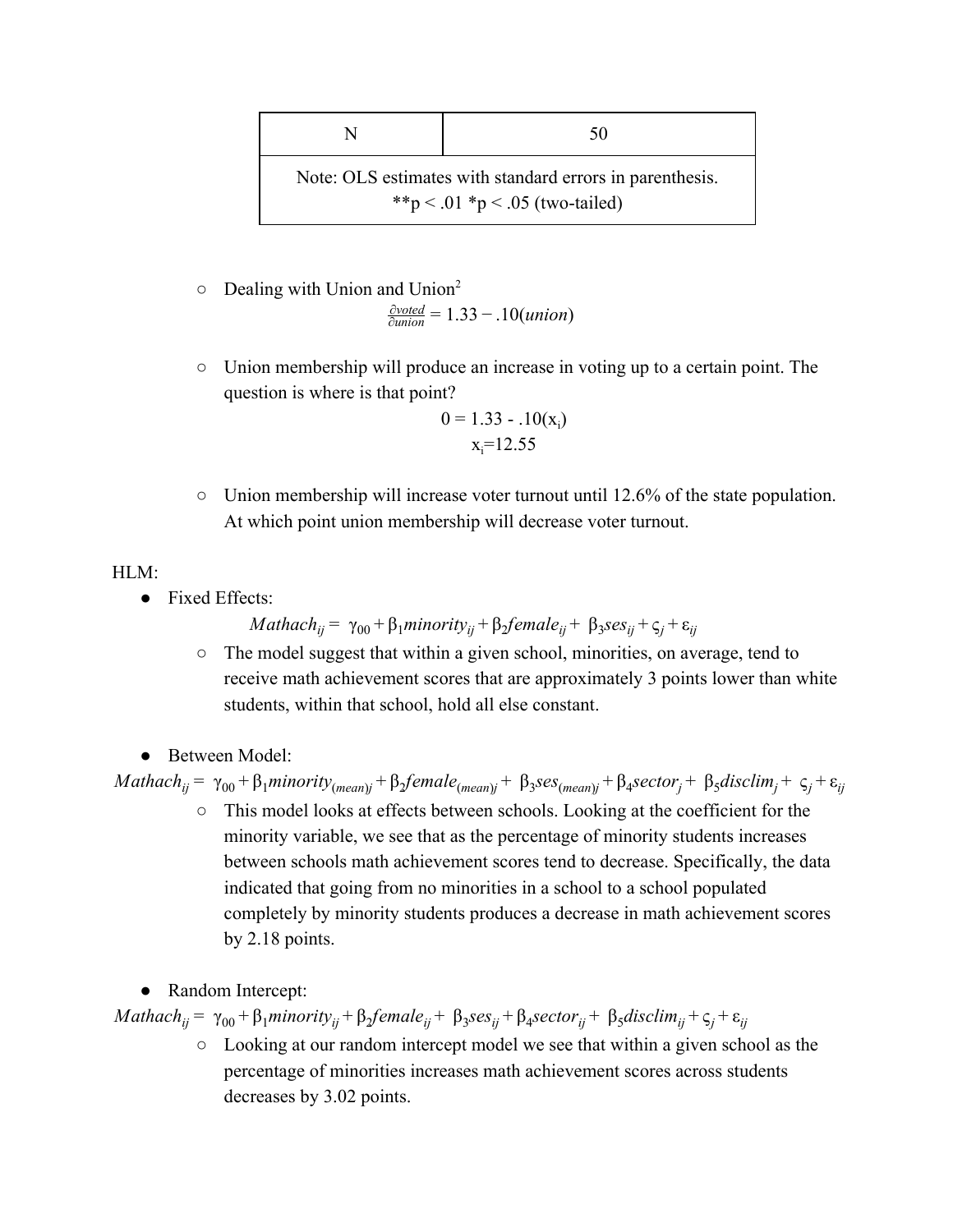**Random Coefficient:** 

Mathach<sub>ij</sub> =  $\beta_{0j}$  +  $\beta_{1j}$ minority\_wi<sub>ij</sub> +  $\beta_{2j}$ female\_wi<sub>ij +</sub>  $\beta_{3j}$ ses\_wi<sub>ij</sub> +  $\varepsilon_{ij}$  $\beta_0 = \gamma_{00} + \gamma_{0I}$ sector<sub>j</sub> +  $\gamma_{02}$ minority\_bw<sub>j</sub> +  $\gamma_{03}$  female\_bw<sub>j</sub> +  $\gamma_{04}$  ses\_bw<sub>j</sub> +  $\zeta_{0j}$ *β1j <sup>=</sup> γ<sup>10</sup> + ζ1j*

- Female student, much like minority students also see lower math achievement score, namely, a female student within a given school will, on average, perform 1.168 points lower than a male student within the same school when holding all other variables at their means. When comparing across schools, a school with all female students will have an average decrease of 1.985 in math achievement scores compared to a school with all male students, holding all other variables constant.
- Socioeconomic status appears to be strongly correlated with math achievement. Specifically, a one-unit increase in a student's socioeconomic status yields a 1.886 increase in their math score within the same school, holding all other variables constant. When looking between schools, we see that as the average socioeconomic status of a school's student body increases so do math scores. The model above suggest that a one-unit increase in that average SES of a school is associated with a 4.144 increase in the school's scores holding all other variables constant. Lastly, on average, a private school sees math achievement scores that are 1.595 points higher compared to a public school holding all other variables constant.
- **Random Coefficient with Cross-level Interactions:**

Mathach<sub>ij</sub> =  $\beta_{0j}$  +  $\beta_{1j}$ minority\_wi<sub>ij</sub> +  $\beta_{2j}$ female\_wi<sub>ij +</sub>  $\beta_{3j}$ ses\_wi<sub>ij</sub> +  $\varepsilon_{ij}$  $\beta_0 = \gamma_{00} + \gamma_{0I}$ sector<sub>j</sub> +  $\gamma_{02}$ minority\_bw<sub>j</sub> +  $\gamma_{03}$  female\_bw<sub>j</sub> +  $\gamma_{04}$  ses\_bw<sub>j</sub> +  $\zeta_{0j}$  $\beta_{1j} = \gamma_{10} + \gamma_{11}$ sector<sub>*j*</sub> +  $\gamma_{12}$ minority\_bw<sub>*j*</sub> +  $\zeta_{1j}$ 

- Interpretations:
	- Dealing with the first interaction term, we see that the slope coefficient for the constituent term minority within produces a 4.846 decrease in math achievement scores, all else held constant. Meaning that -4.846 represents the conditional effects of being a minority student within a given school on math achievement scores when sector is equal to zero (in this case meaning a public school). This suggests that a minority student within a given public school will have math achievement scores that are 4.846 lower than a white student in that same public school, holding all other variables constant. The conditional effects of being a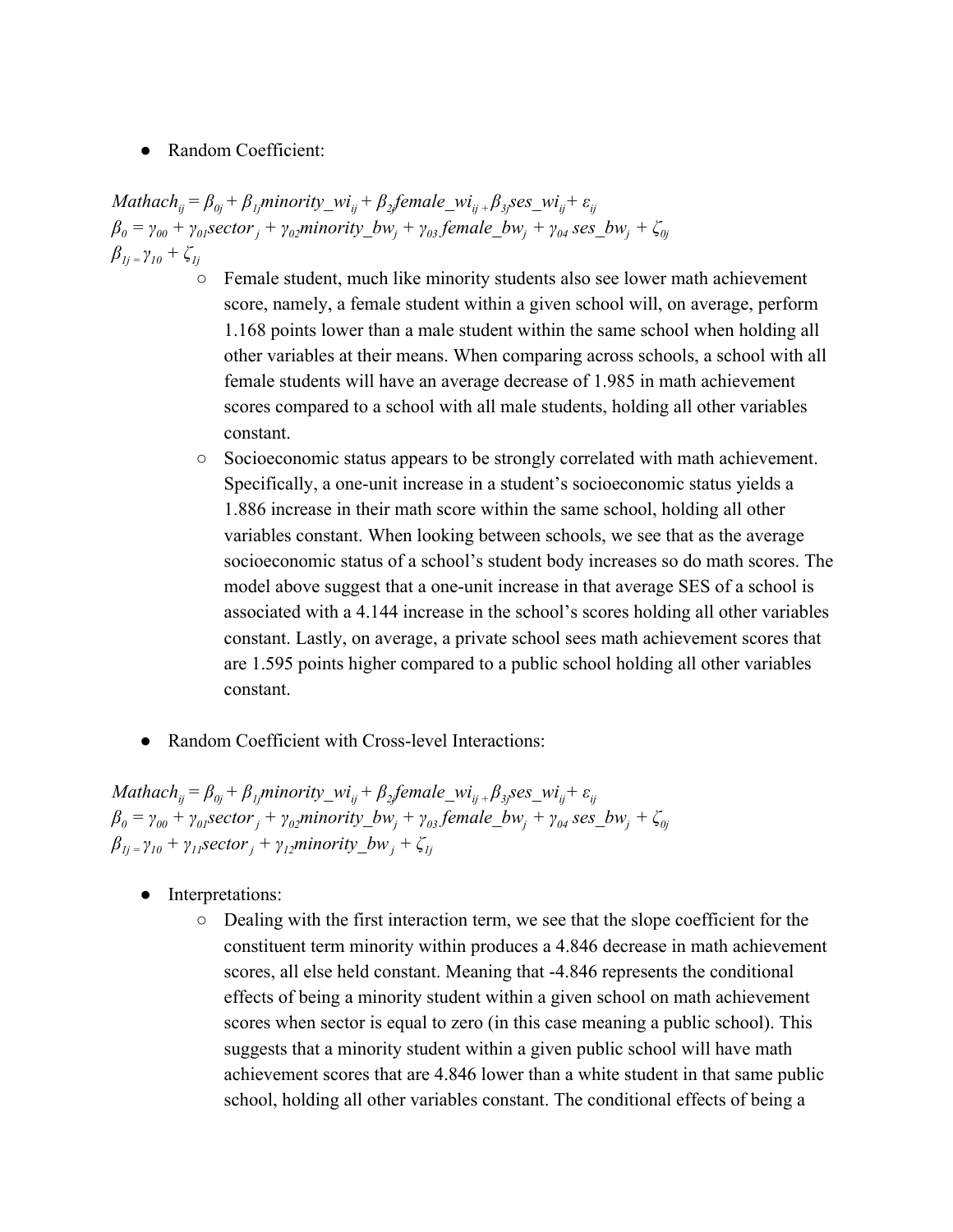minority within a private school are 2.609. This means that a minority student within a given private school will have math achievement scores that are 2.609 points lower that a white student in the same private school, *ceteris paribus.* Generally speaking, minority students will do better with respect to their math achievement scores if they are in private schools compared to being in public schools.

- $\circ$  The marginal effects of sector are 1.660 when minority within is zero. This means that when there are no minority students in a private school, math achievement scores will be 1.660 points higher for the white students in the private school compared to the white students in a public school. As minority within increases, that is an all minority private school will see math achievement scores that are 3.897 points higher than an all minority public school, holding all else constant. This overall suggests that the effects of being in a private school substantively benefit minority students with respect to their math achievement scores.
- Dealing next with the second interaction term, we see that minority student within an all white public school will perform 4.846 points worse on their math achievement scores than a white student within that same white public school, holding all other variables constant. However, as minority between increases math achievement tends to be only 2.703 points lower. More specifically, a minority student in a school with all minority students will perform 2.703 points lower on their math achievement scores compared to a minority student in an all white school, holding all other variables constant. The marginal effect of minority between is 2.377, suggesting that a white student in an all minority school will have a math achievement score that is 2.377 points lowers than a white student in an all white school. A minority student in an all minority school will have a math achievement score that is .234 points lower than a minority student in an all white school, holding all else constant.

Binary Regression (Logit and Probit)

- Cannot directly interpret the coefficients from a logit or probit table, so instead need to calculate marginal effects.
	- There are three types of marginal effects
		- $\blacksquare$  MEM (marginal effects at the mean): computes marginal effects of  $x_i$  with all other vars held at their means.
			- Interpreting: for someone who is average on all characteristics, the a one-unit increase in  $x_i$  produces a beta-marginal change in the likelihood of Y, when all other vars are held at their means.